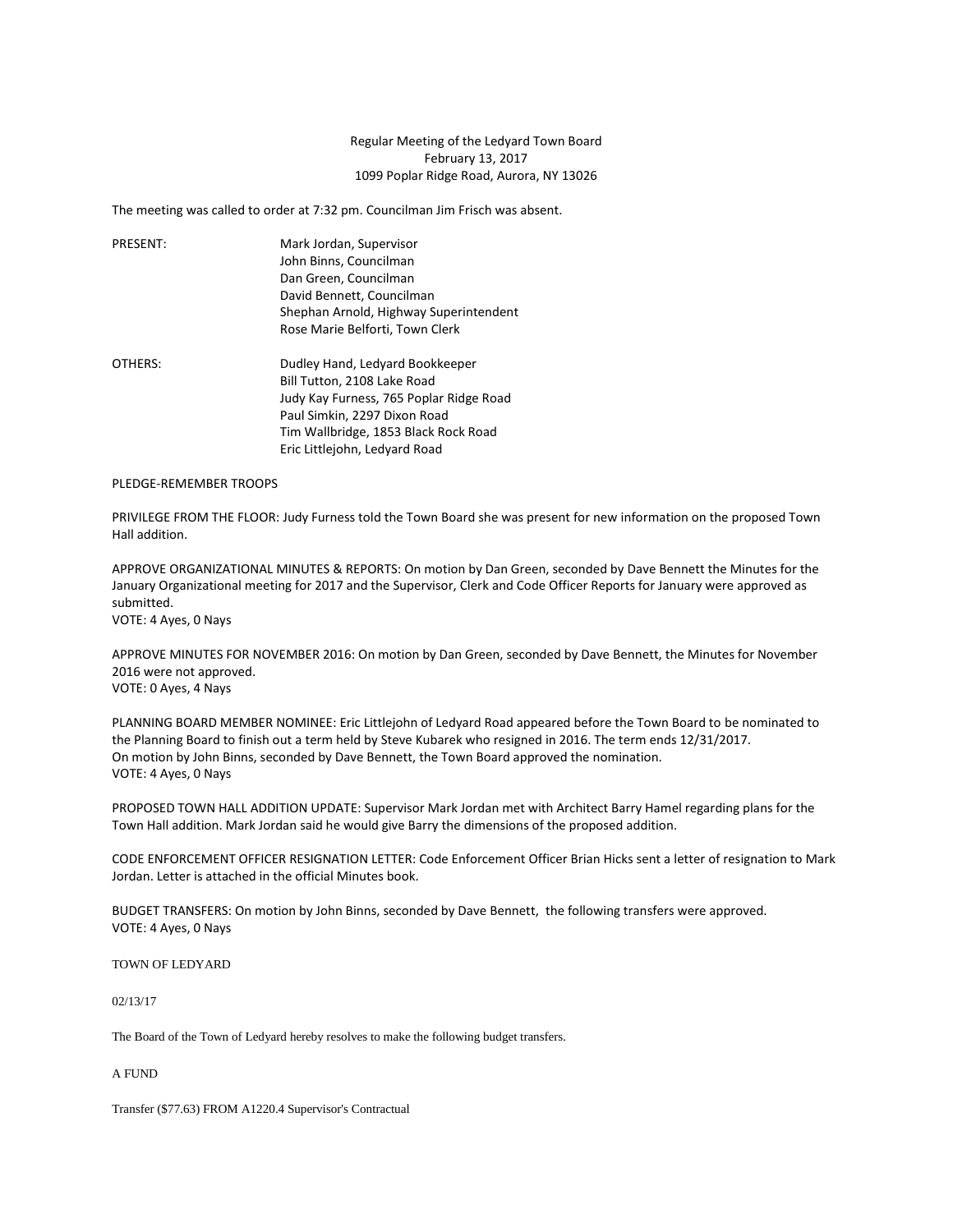\$77.63 TO A1220.12 Deputy Supervisor-Personal Services J.Frisch pay not budgeted Transfer (\$211.55) FROM A1990.4 Contingent Account \$211.55 TO A1355.4 Assessor's Contractual Transfer (\$500.00) FROM A1355.2 Assessor-Equipment (\$60.00) FROM A1410.4 Clerk-Contractual (\$50.00) FROM A1330.4 Tax Collection-Contractual \$610.00 TO A1410.11 Deputy Clerk-Personal Services Extra hours when Clerk was sick Transfer (\$312.80) FROM A1990.4 Contingent Account \$312.80 TO A1420.4 Attorney-Contractual Legal costs not anticipated Transfer (\$2,062.84) FROM A1990.4 Contingent Account \$2,062.84 TO A1450.4 Elections-Contractual Billed from County-hard to budget Transfer (\$4,141.46) FROM A1620.4 Buildings-Contractual \$4,141.46 TO A1620.41 Buildings-Contractual-Insurance Transfer (\$120.00) FROM A1990.4 Contingent Account \$120.00 TO A3510.4 Dog Control-Contractual Transfer (\$81.00) FROM A1990.4 Contingent Account \$81.00 TO A4230.4 Narcotics Control-Contractual Transfer (\$405.00) FROM A5132.4 Garage-Contractual Steve's Cell Phone Allowance not budgeted for (\$150.00) FROM A1990.4 Contingent Account \$555.00 TO A5010.4 Highway Administrative-Contractual Transfer (\$183.08) FROM A1990.4 Contingent Account \$183.08 TO A6510.4 Veterans Services Flags purchased exceeded budget Transfer (\$2,053.99) FROM A1990.4 Contingent Account \$79.99 TO A8160.2 Solid Waste-Equipment Chair not budgeted \$1,974.00 TO A8160.4 Solid Waste-Contractual Transfer (\$6,350.23) FROM A9040.8 Workers' Comp (\$9,610.77) FROM A1990.4 Contingent Account \$15,961.00 TO A9010.8 State Retirement